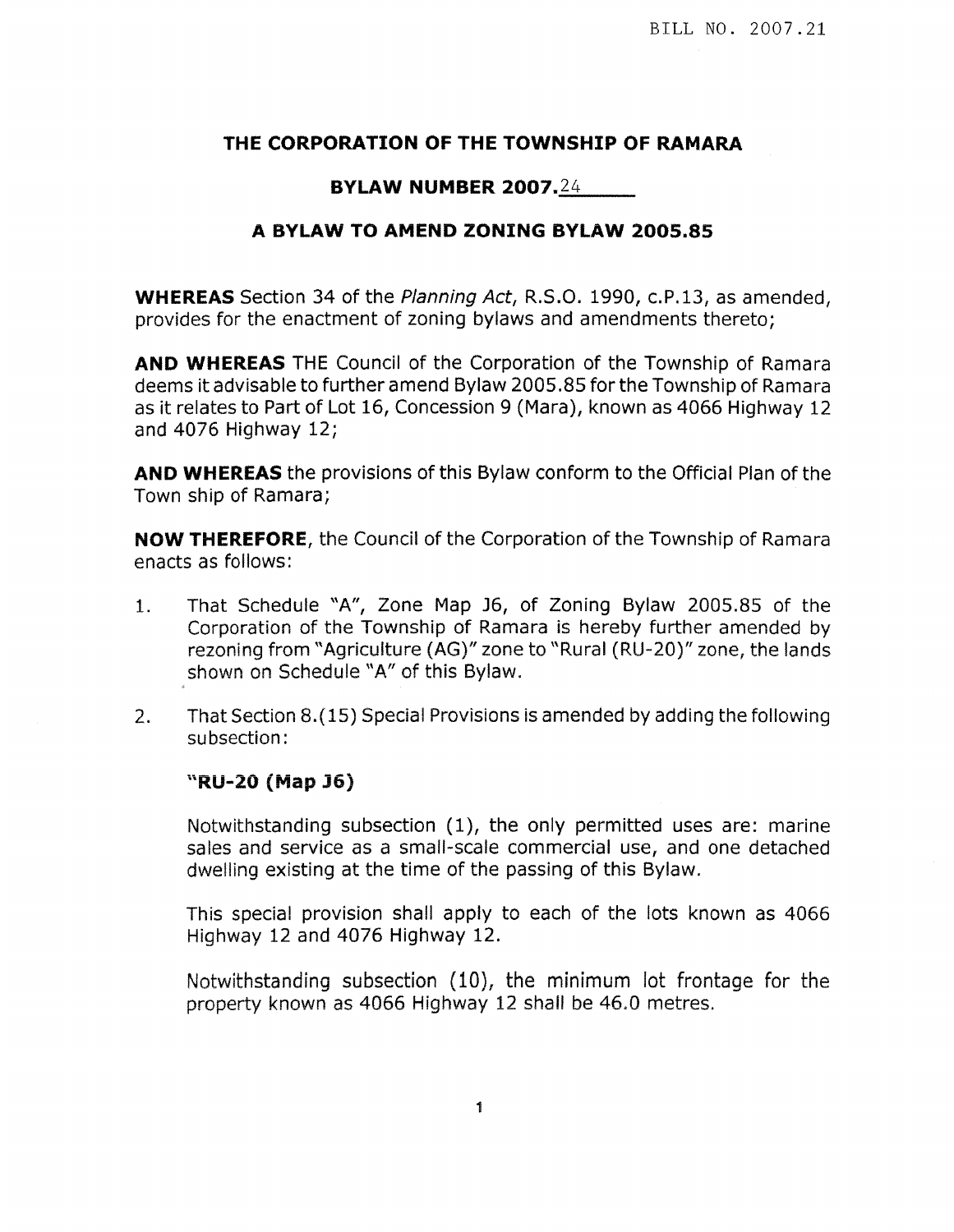Notwithstanding subsection (10), the minimum rear yard for the property known as 4066 Highway 12 shall be 15 metres.

Notwithstanding Section 2.(35), the storage of chemicals, hazardous substances, petroleum products, solvents, resins, paints, varnish, adhesives, plastics and fibreglass shall occur inside buildings and structures located on the property known as 4066 Highway 12.

Notwithstanding any provision of this Bylaw, the outdoor storage of marine and recreational vehicles is limited to temporary storage during the time when they are under service or repair by the business and shall only be Iocated on the property known as 4066 Highway 12 within an outdoor area that is a maximum of 10% of the lot area of such property.

Notwithstanding any other provision of this Bylaw, the outdoor storage of marine and recreational vehicles, equipment and parts is not permitted on the lot known as 4076 Highway 12.

Notwithstanding any other provision of this Bylaw, the outdoor display of goods for sale, rent or hire shall be permitted on the lots known as 4066 Highway 12 and 4076 Highway 12 and shall be limited to a maximum of 5% of each lot area of such property.

Notwithstanding any provision of this Bylaw, the outdoor display and/or storage of marine and recreational vehicles, equipment and parts shall not occur within 40 metres of the front lot line of the lot known as 4066 Highway 12 and within 25 metres of the front lot line of the lot known as 4076 Highway 12.

All other provisions of this Bylaw shall apply."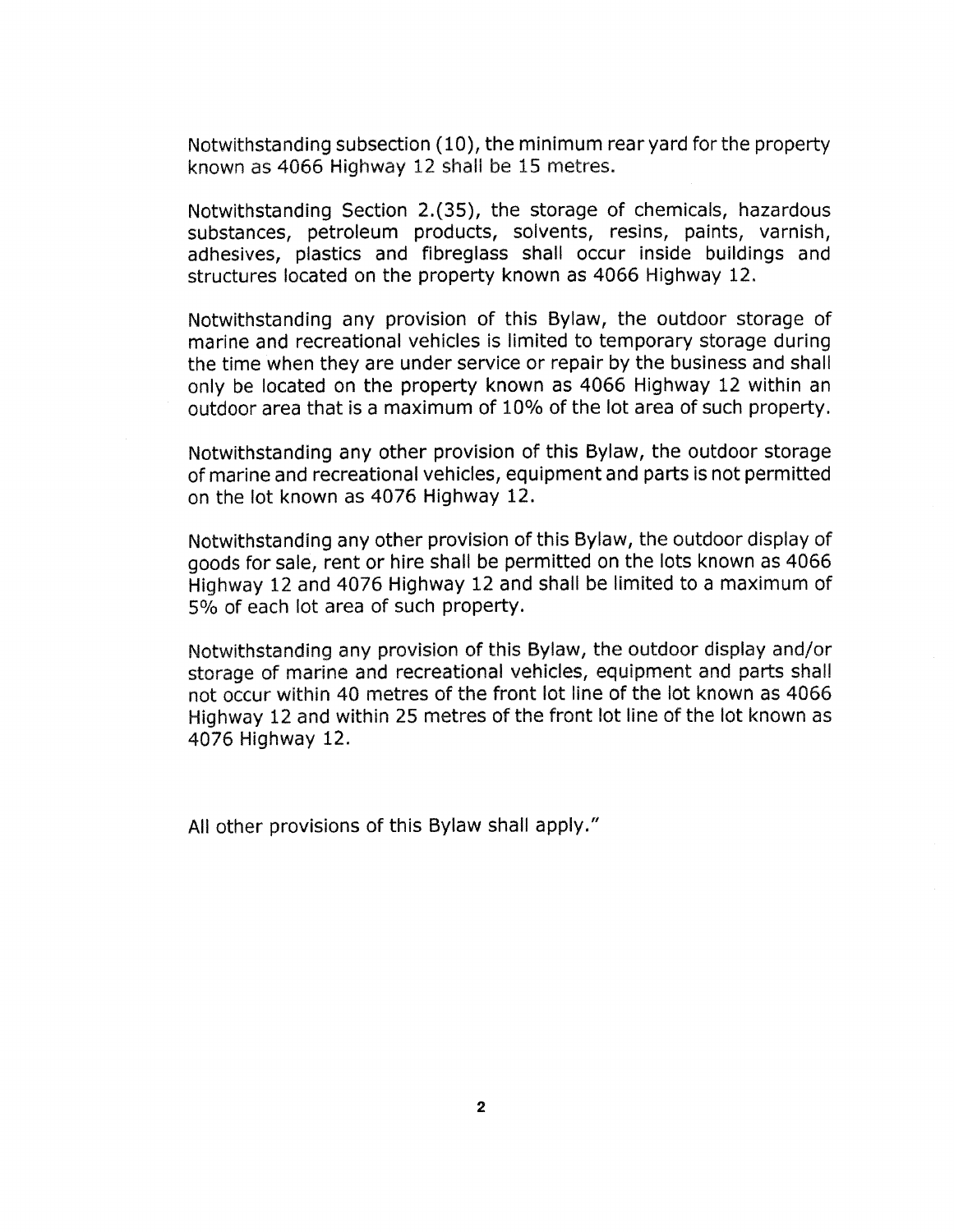- That Schedule "A" attached, does and shall form part of this Bylaw.  $3.$
- That this Bylaw shall come into force and take effect on the date of the passing thereto, subject to the provisions of Section 34 of the Planning 4. Act, as amended.

William Duffy - Ma vor

Richard P. Bates, BAS, CET - Clerk